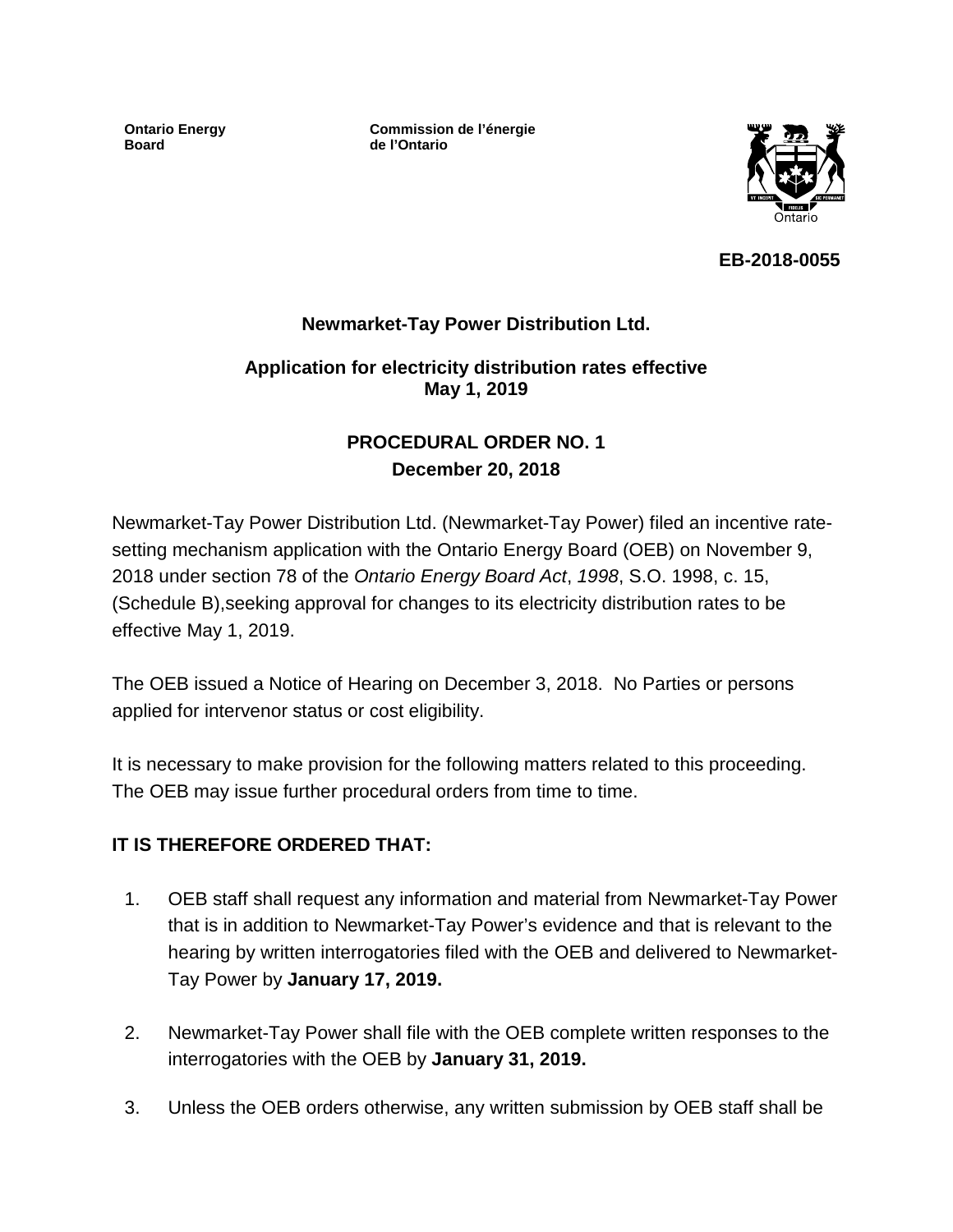filed with the OEB and delivered to Newmarket-Tay Power by **February 14, 2019**.

4. Unless the OEB orders otherwise, Newmarket-Tay Power may file a written reply submission with the OEB by **February 28, 2019.**

All filings to the OEB must quote the file number, EB-2018-0055 and be made electronically in searchable/unrestricted PDF format through the OEB's web portal at [http://www.pes.oeb.ca/eservice/.](http://www.pes.oeb.ca/eservice/) Two paper copies must also be filed at the OEB's address provided below. Filings must clearly state the sender's name, postal address and telephone number, fax number and e-mail address. Parties must use the document naming conventions and document submission standards outlined in the RESS Document Guideline found at [http://www.oeb.ca/OEB/Industry.](http://www.oeb.ca/OEB/Industry) If the web portal is not available, parties may email their documents to the address below. Those who do not have internet access are required to submit all filings on a CD in PDF format, along with two paper copies. Those who do not have computer access are required to file 7 paper copies.

All communications should be directed to the attention of the Board Secretary at the address below, and be received no later than 4:45 p.m. on the required date.

With respect to distribution lists for all electronic correspondence and materials related to this proceeding, parties must include the Case Manager, Marc Abramovitz at Marc.Abramovitz@oeb.ca and OEB Counsel, Richard Lanni at Richard.Lanni@oeb.ca.

# **ADDRESS**

Ontario Energy Board P.O. Box 2319 2300 Yonge Street, 27th Floor Toronto ON M4P 1E4 Attention: Board Secretary

E-mail: [boardsec@oeb.ca](mailto:boardsec@oeb.ca) Tel: 1-888-632-6273 (Toll free) Fax: 416-440-7656